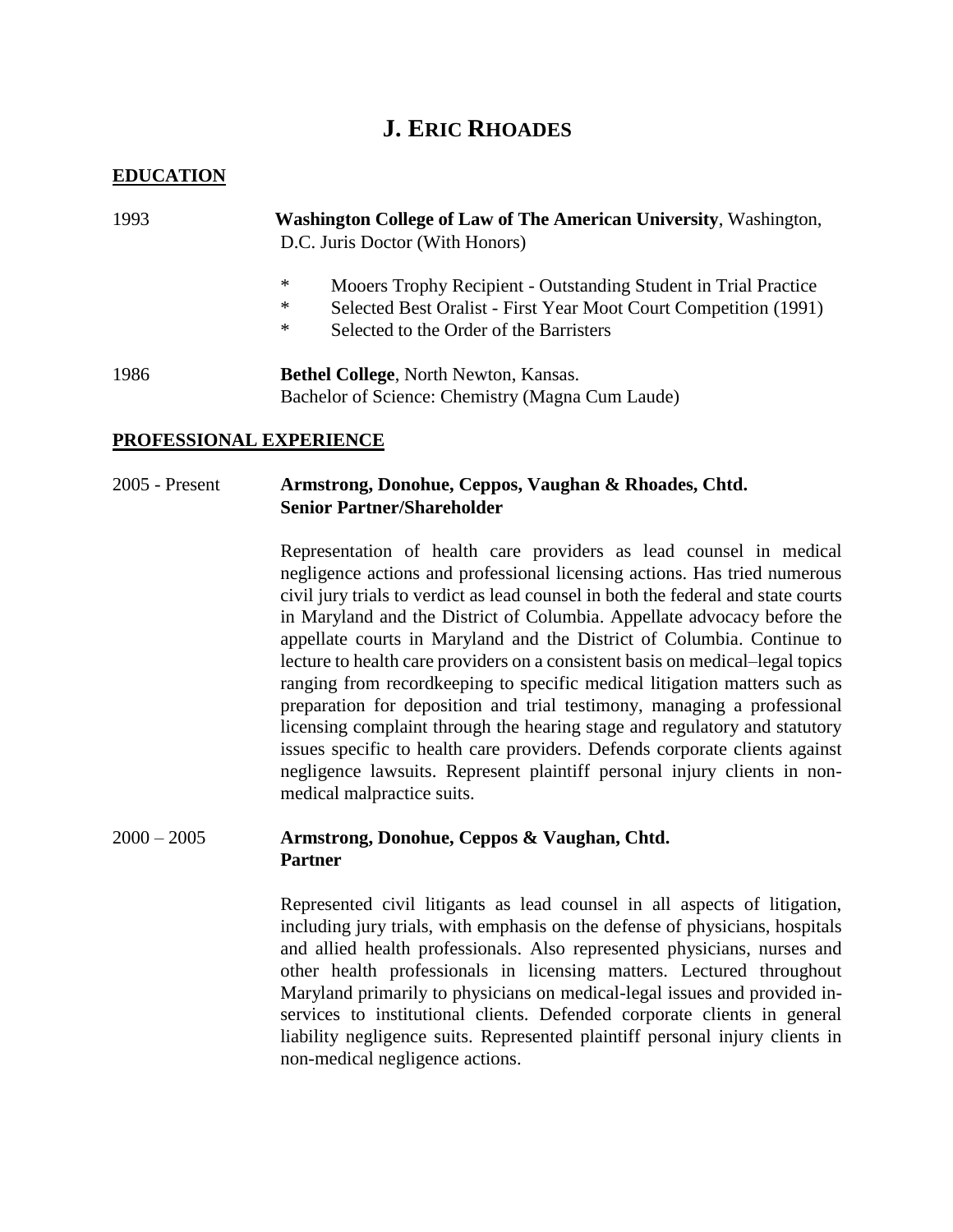| $1994 - 2000$              | Armstrong, Donohue, Ceppos & Vaughan, Chtd., Rockville, Md.<br><b>Associate Attorney</b>                                                                                                                                                                                                                                                                                                                                                                                                                                                                                                                                                                                                                                   |
|----------------------------|----------------------------------------------------------------------------------------------------------------------------------------------------------------------------------------------------------------------------------------------------------------------------------------------------------------------------------------------------------------------------------------------------------------------------------------------------------------------------------------------------------------------------------------------------------------------------------------------------------------------------------------------------------------------------------------------------------------------------|
|                            | Represented civil litigants in all aspects of litigation as lead counsel and<br>second chair counsel, including jury trials, with emphasis on the defense of<br>physicians and hospitals in medical negligence actions. Represented<br>physicians and nurses in administrative matters including licensing issues.<br>Defense of organizations and individuals in general liability lawsuits.                                                                                                                                                                                                                                                                                                                              |
| January -<br>April 1994    | Office of the State's Attorney for Frederick County, Frederick, Md.<br><b>Volunteer</b><br>Performed legal research for the State's Attorney.                                                                                                                                                                                                                                                                                                                                                                                                                                                                                                                                                                              |
| June -<br>December 1992    | <b>Law Clerk, Food and Drug Administration</b><br>Center for Veterinary of Surveillance and Compliance, Rockville, Md.                                                                                                                                                                                                                                                                                                                                                                                                                                                                                                                                                                                                     |
|                            | Completed projects under the direct supervision of the Deputy Director on<br>FDA jurisdiction over therapeutic agents used in the aquaculture industry<br>and disposition of adulterated meat products. Findings and<br>recommendations used in policy development.                                                                                                                                                                                                                                                                                                                                                                                                                                                        |
| August 1991 -<br>May 1992  | Dean's Fellow, The Washington College of Law, Director of the Legal<br>Methods Department, American University, Washington, D.C.,                                                                                                                                                                                                                                                                                                                                                                                                                                                                                                                                                                                          |
|                            | Taught a legal methods class with the Director of the Legal Methods<br>Department. Instructed first year law students in legal research and writing.<br>Developed and presented weekly lectures and assignments.                                                                                                                                                                                                                                                                                                                                                                                                                                                                                                           |
| June 1989 -<br>August 1993 | Washington Regional Transplant Consortium, Washington, D.C.<br><b>Organ Recovery Coordinator</b>                                                                                                                                                                                                                                                                                                                                                                                                                                                                                                                                                                                                                           |
|                            | Coordinated clinical and surgical elements of organ and tissue<br>donation/recovery in the Washington, D.C. metropolitan area. Investigated<br>and reviewed forensic evidence with medical examiners from Maryland,<br>Virginia and the District of Columbia. Performed physical examination of<br>potential donors. Reviewed medical and social histories and conducted<br>death audits. Supervised clinical management and surgical recovery of solid<br>organs. Devised and implemented hospital development strategies on<br>donation. Chaired hospital donation committees. Educated physicians,<br>nursing staff and the public. Supervised training of new employees.<br>Counseled families on the donation option. |